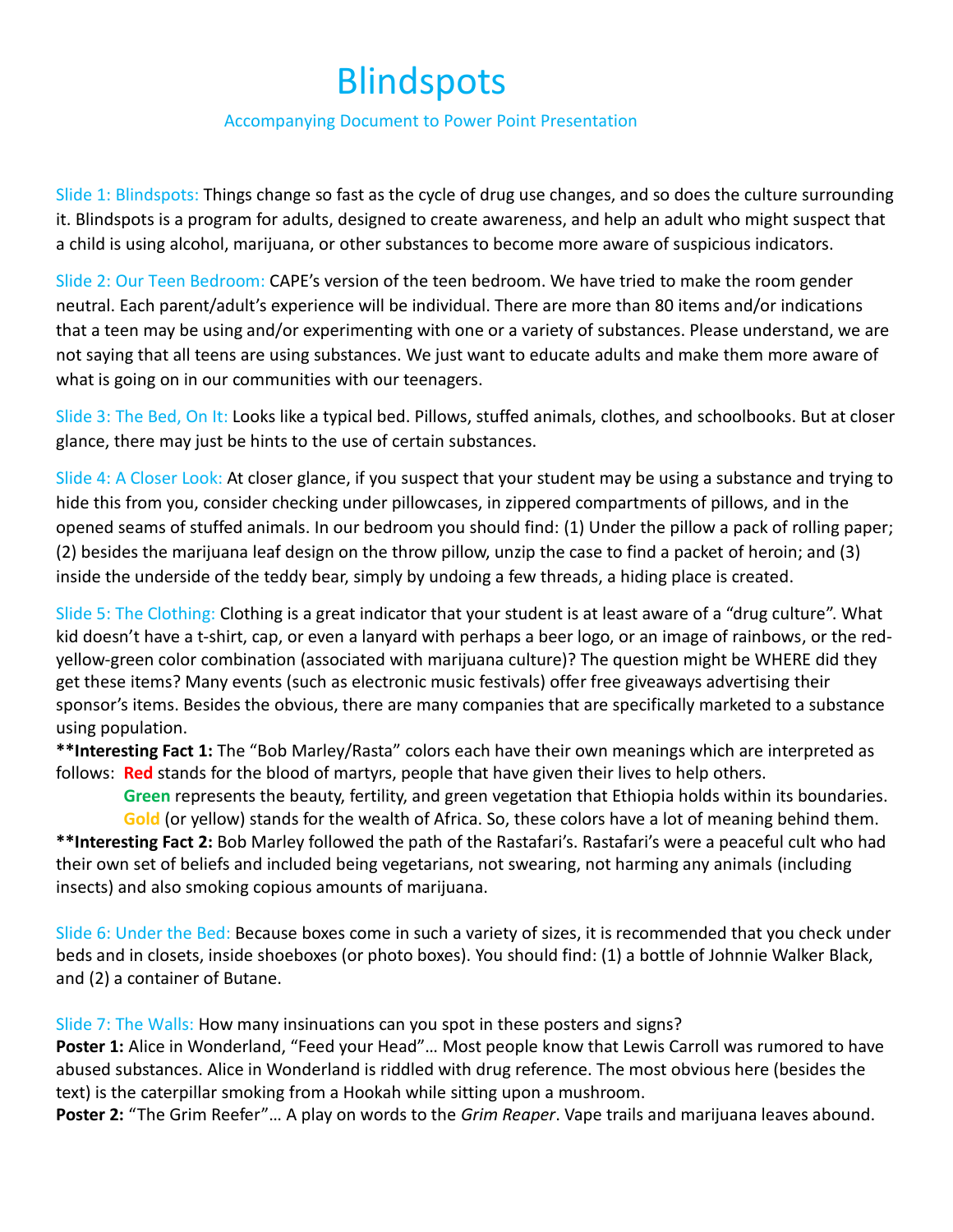**Wall Art:** The "420 Way" street sign…420 (pronounced four-twenty) is a code-term in cannabis culture that refers to the consumption of cannabis, especially smoking cannabis around the time 4:20 p.m., and smoking cannabis in celebration on the date April 20 (which is 4/20 in U.S. form).

**\*\*Interesting Fact 3:** Currently another emerging numeric phrase is 710. Can you figure out why? (Hint: Turn 710 upside down)

Slide 8: And the Floors: What do you notice about this rug? Looks like a puppy, but at closer look we can see that the puppy's tongue is hanging out, he is wearing dark glasses, and the design features a marijuana leaf. Check under the rug- here you should find a bag of cocaine taped under the rug.

Also checking garbage cans for pen caps, foil, syringes and/or caps, folded up paper with white powdery residue, cut up straws, the innards of a cigar, cigar and cigarette wrappers, etc. Because of the e-cigarette trend, you should also look for the e-cigarette cartridges, particularly the Juul cartridges and caps.

## Slide 9: The Backpack and the Gym Bag:

**Inside the gym bag:** You should find (1) a joint in a "doob tube" (2) hair gel (it's a flask!) (3) a lanyard with the Corona logo; In the side pocket (4) "Rock Star" energy drink.

**In the front pocket**: (1) a Juul package (2) a Juul device (**\*\***It is a known fact that Juul pods (which contain Nicotine) can be opened, emptied and replaced with Marijuana oil). (3) Clear Eyes/Visine (used to clear irritated and blood shot eyes).

**In the backpack:** (1) A binder with suspicious doodles and stickers (2) A prescription bottle of Codeine (Prescription bottles can indicate that one is taking pills, or it can be being used as a "stash" container) (3) A text book (Hint: Open it up)

Slide 10: The Desk Top: There is an expression many of us have heard of: *"HIDDEN IN PLAIN SIGHT"*. Keeping this in mind, what jumped out at you right away? What did you miss? Look for FIFTEEN items and /or references!

# Slide 11: The Desk Top; Uncovering Our Blindspots:

- (1) The sticker on the lap-top. (Marijuana reference, looks like the McDonalds logo)
- (2) The mouse pad (a Dab Pad)
- (3) The scented candle (May be used to disguise the odor of marijuana)
- (4) The dabbing container (Could look like a contact case to the untrained eye)
- (5) Photo 1: "Ship-faced" a play on words with the expression "Sh\*\*t-faced". Beer bottles behind the banner.
- (6) Photo 2: Friends drinking and smoking….Taped behind the frame-a bag of weed
- (7) Jolly Ranchers (used with Mountain Dew and cough medicine [Codeine, DM, and/or Tussins] to create a stimulant known as *DRANK* or *LEAN*)
- (8) Mountain Dew Code Red (Purple Drank)
- (9) Pringles can (self-made stash can containing marijuana paraphernalia and a joint)
- (10) Empty water bottle (with burn hole)-Home made water pipe
- (11) Metallic stash jar (filled with marijuana)
- (12) Vaporizer
- (13) Glass water pipe (bong) disguised as pencil holder (or sometimes as a vase). In the "pencil holder" find a dab tool, and hollowed out pens

Slide 12: Zooming In For a Closer View: As per the 2018 Youth Survey results, teens report drinking and using marijuana (dabbing, vaping and smoking it), more than any other substances. We can see how very pervasive the innuendos are.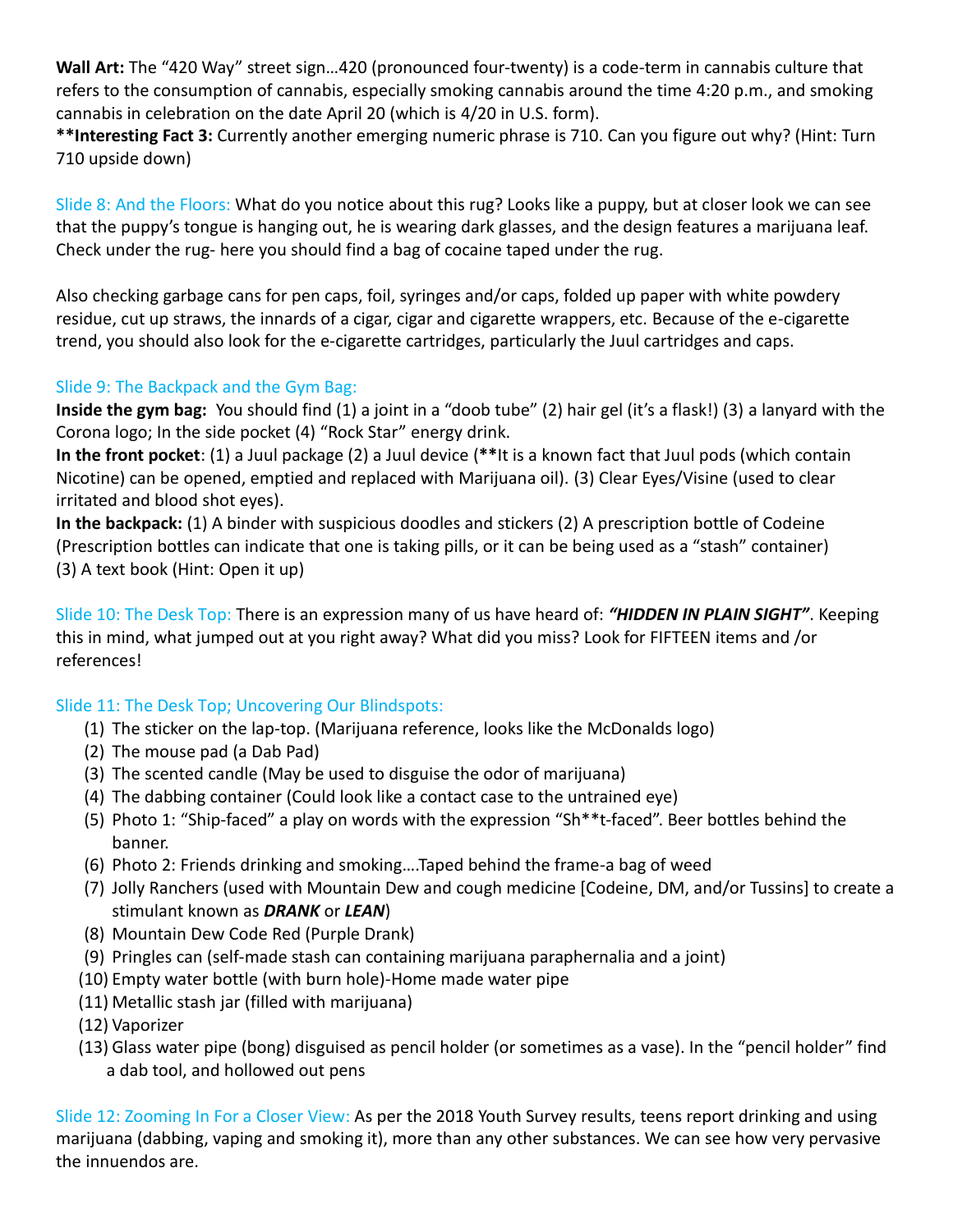Slide 13: Don't Let Them Fool You: Look for: Water bottles with burn holes and/or brownish moldy-smelling liquid.

Look for Robitussin, DM (Dextro Methorphan), and Tussin Bottles…**Unfortunately, these items are available at your local DOLLAR STORE!!! So, it doesn't take much money for a teenager to buy the necessary items to create a substance to get high.**

## Slide 14: Dresser/Night Table #1:

**The Surface:** (1)The cups-"*Double-cupping*" is a process used to mix the ingredients (sprite, cough syrup, jolly ranchers) used to create Purple Drank/Lean, by using a back and forth motion-cup to cup. Notice the images on the cups. The "cats in space" image is very common, representing a relaxed, spaced-out state of being, floating, etc. Images such as rainbows and unicorns are also indicators of this mindset. The cats also represent the drug Ketamine (Kat) (mostly widely used in the tranquilizing of horses and other large animals).

(2)The bottle of Ibuprofen could be innocent enough, but this one is stuffed with a bag of marijuana. **Drawer #1: \*\*In the drawer taped to the underside of the surface is a bag of marijuana. (1)Notice the tank** top says "Hustler 69"-a sexual innuendo. (2) Also, tucked under the shirt there is a Juul device, and (3) a pack of rolling paper (EZ Wider). There is also (4) a bottle of prescription Codeine, (5) a small funnel, and (6) a dab ball (container for marijuana tar) that looks like a lip balm container (with the Pokemon logo).

**Drawer #2:** (1) The magazine is opened to a page featuring a CBD oil product. (2) The suntan lotion bottle is a flask.

**Drawer #3:** The bottom drawer is most indicative of paraphernalia used for cocaine and/or heroin. You should find (1)cut up straws with a white powdery residue, (2)a bag of heroin (a light brown powder), (3)hollowed out pens, (4)pen caps, and (5)a rolled up dollar. **Note: You should also look out for syringes, syringe caps, cord, and razorblades (we did not include these items for safety issues).**

Slide 15: Dresser/Night Table #2: This dresser is filled with an array of items that may or may not be a reason for concern….

# Slide 16: A Closer Look: Items of Concern:

**The Surface:** Make note of the items circled in **RED. These may be red flags.** (1) Tissue Box, (2) The Keychain (a bloodshot eyeball), (3) The lip balm pot with the Starbucks logo ("Spend My Bucks on Weed")-This is a marijuana grinder, (4) The Chocolate-100 mg of THC!

## Slide 17: A Closer Look: Not necessarily Concerning, But Worth Being Aware Of:

**The Surface:** Make note of the items circled in **White. These are not necessarily of concern.** (1)Cannabis and Opium scented incense. These scents can have a relaxing effect and may mean nothing at all. (2)*Hempz* brand hand lotion-Products containing Hemp extracts are known to soften skin. Hemp is a high-growing plant, typically bred for industrial uses such as oils and topical ointments, as well as fiber for clothing, construction, and much more. Hemp CANNOT make you high.

## Slide 18: Inside the Drawers of the Dresser #2:

**Drawer #1:** (1) The bangle is a flask; (2) the shot glasses and (3) the ping pong ball suggest drinking games (4) the tampon and (5) the suntan lotion are both flasks (6) a small funnel is behind the bangle. (The funnel is for filling the flasks) (7) Robitussin (8) Look closely in the bag of teabags. Did you spot the bag of marijuana? **Drawer #2:** A glass pipe is hidden between the clothes

**Drawer #3:** A few packs of Heroin. Heroin is often bundled and wrapped with a rubber band. The wrapper might have an image stamped on it (eluding to a strain and/or particular dealer). Heroin can be white, grey (like cement) or have a yellowish hue (like cornmeal)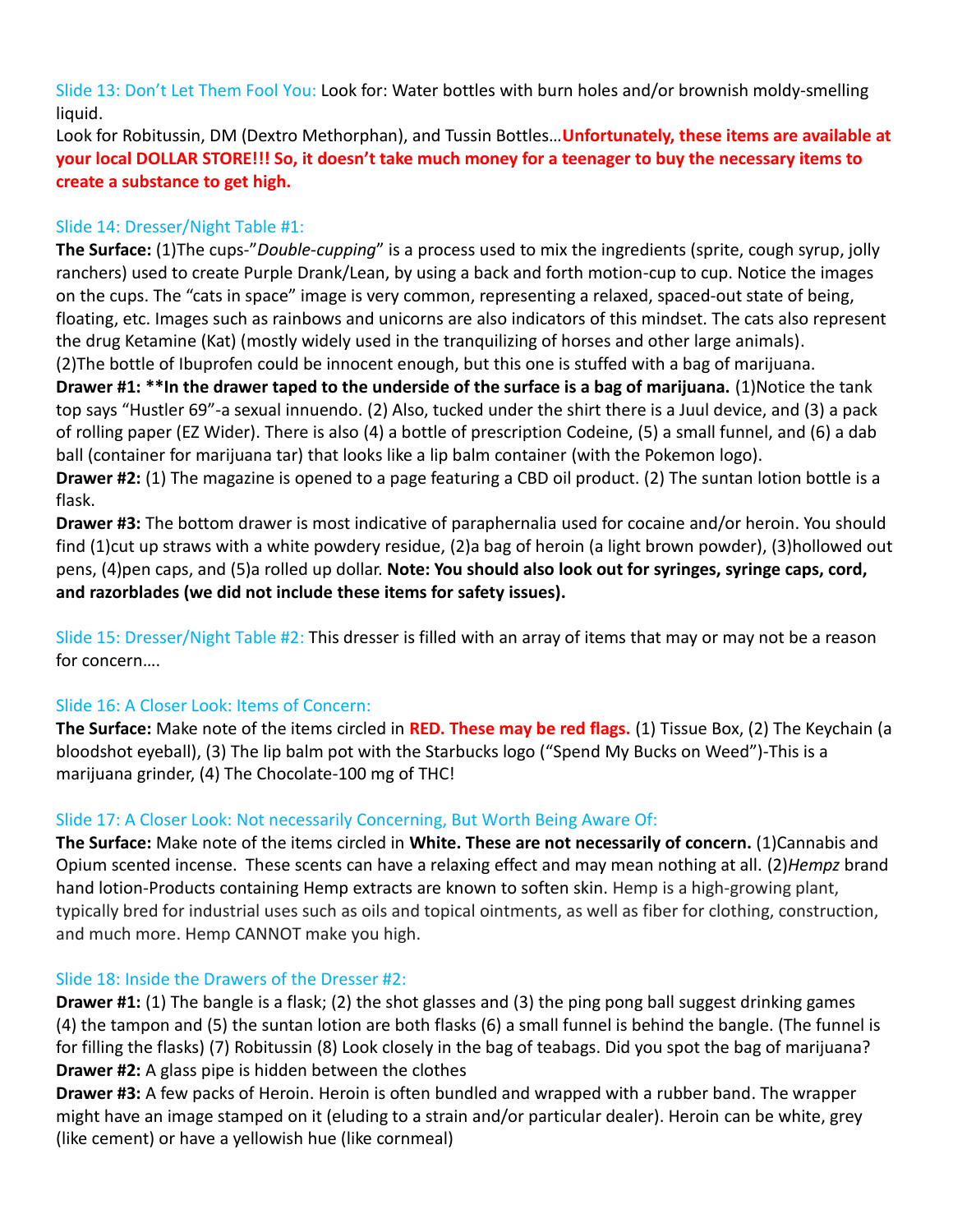#### Slide 19: A Closer Look at the Items in Our Room:

**Marijuana** can be smoked, vaped, and ingested by mouth. Smoking can be done via "bowls" or pipes, water pipes, rolled like a cigarette or in cigar wrapper (known as "Blunts", "Spliff", "L")

**E-Cigarettes** come in a variety of forms. The most popular is the Juul. Currently, you will hear people refer to "Juuling"-it seems this process has become a verb!!

**Dabbing** is the process of vaporizing concentrated marijuana, usually in the form of wax or hash, by placing it on an extremely hot metal object called a nail and inhaling the vapors produced. The nail is usually heated via blow torch. Inhaling this harsh and concentrated form of marijuana often causes one to cry and wipe one's tears away while coughing and passing a bong.

Slide 20: Stash Container: Stash containers can be made to look like everyday items. The ones above were featured in our room, but you can also find: popular food and drink items, health and beauty items, jewelry, accessories and clothing items all with hidden stash compartments. All these items are readily available on the internet and at your local smoke shops. Although the smoke shops may be hesitant to sell to minors, the internet has no regulation whatsoever.

Slide 21: The Clothing: There are a number of companies that market clothing to substance users. Not all drugrelated clothes are as obvious as these. Some are as subtle as a small logo on a hat or a hidden pouch in a pair of shorts. Understanding logo identification can help you to spot these often subtle references. **Six Brands To Watch Out For: Grassroots, Cookies, Aperture, DGK, Seedless, SRH**

## Slide 22: The Clothing: Hiding Spots and Innuendos: **There are a lot of creative images and stash**

**compartments. What did you notice? What did you miss? The Green Cookies Tee:** Stash pouch under the label **The Cookies B&W Tee:** Notice the Time… How 'bout the leaf design? **The Cap:** "Kush" is a slang term for Marijuana **The Dollar Bill tee:** Notice: 420 (National Marijuana Smoking Day); 247 0r 24/7 (smoke 24 hours a day, 7 days a week); 365 (smoke 365 days a year) **"Have a Nice Trip" Tee:** Notice the design: Is it an island? Or a bloodshot eye, with marijuana leaf palm trees **Grassroots Sweatshirt:** Stash compartment in seam of hood **"Trap Lord":** Slang term for a drug dealer **Yellow Logo Tee:** Arm and Hammer? **Strawberry Cough Tee:** Sativa reference, strawberry cough syrup is a CBD oil flavor

Slide 23: The Accessories… All of these items have stash compartments, including the socks! The two baseball caps from the Grassroots Company have their stash compartments right under the logo! The sneakers have a stash compartment under the tongue.

**Drug References:** The cap with the cats: Kat is slang for Ketamine;

 The knit cap: "Molly" refers to MDMA (methamphetamine); The cap that looks like honeycombs is actually the chemical compound of THC; The socks: Reference to Purple Drank.

Slide 24: The Music... Studies have revealed the power of drug suggestion in music is linked to an increase in MDMA use. Open-minded, adventurous listeners can easily stumble upon suggestive lyrics fueling their curiosity about alcohol and other drugs.

Slide 25 and 26: The Lingo… Understanding drug lingo gives parents a key toolin monitoring their teens for drug use and misuse.